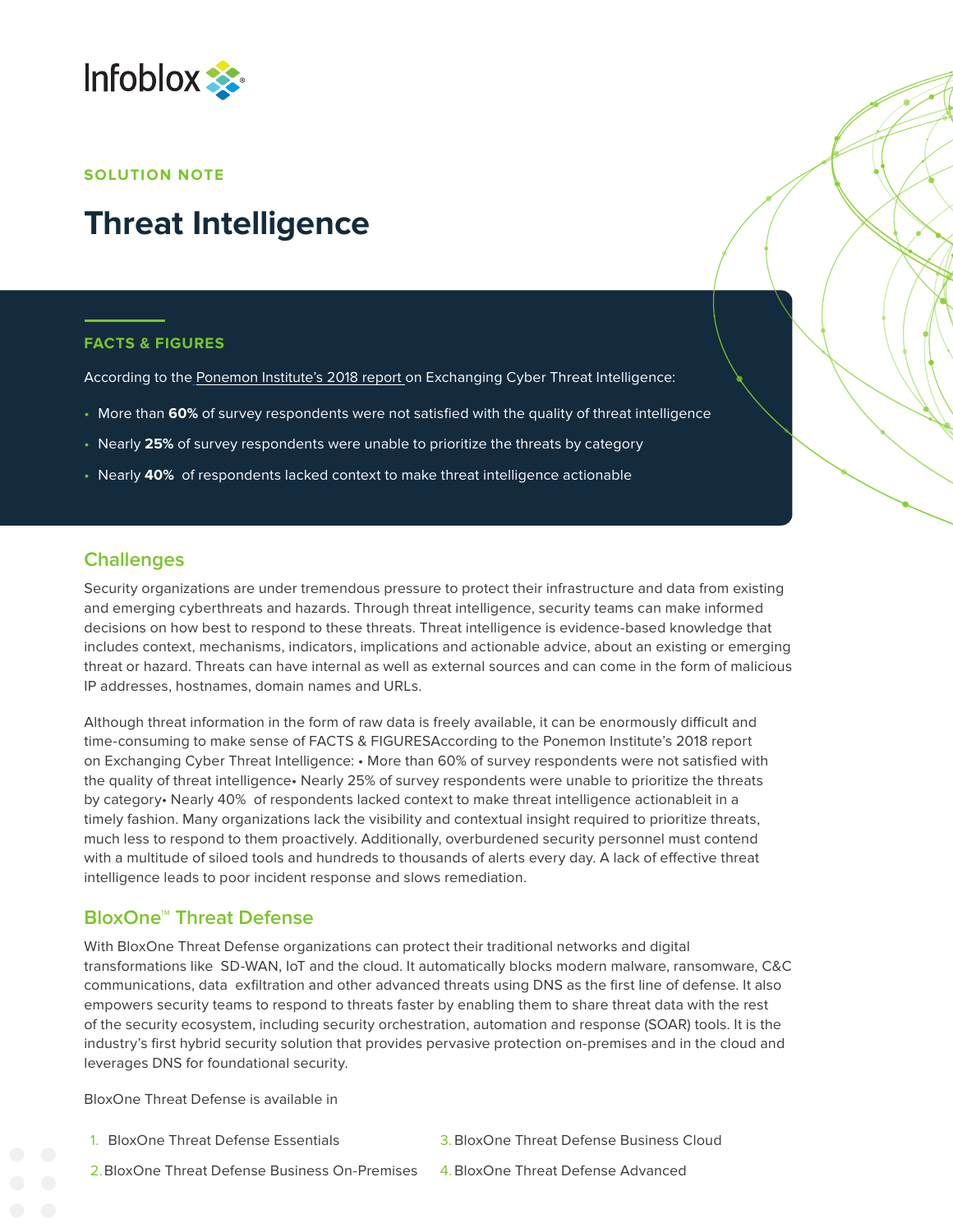Each package contains a set of threat intelligence data. The Advanced package contains the additionalThreat Intelligence Data Exchange platform, or TIDE.

Threat feeds for each BloxOne Threat Defense package include:

| <b>BLOXONE THREAT DEFENSE ESSENTIALS (9)</b>                                                                                                                               |                                                                                                                                                                |                                                                                                                                                                 |                                                                                                                                                                                                             |                                                                                                                             |
|----------------------------------------------------------------------------------------------------------------------------------------------------------------------------|----------------------------------------------------------------------------------------------------------------------------------------------------------------|-----------------------------------------------------------------------------------------------------------------------------------------------------------------|-------------------------------------------------------------------------------------------------------------------------------------------------------------------------------------------------------------|-----------------------------------------------------------------------------------------------------------------------------|
| • Base Hostnames<br>• Anti-malware<br>• Ransomware                                                                                                                         | • Bogon<br>• DHS_AIS_IP<br>$\cdot$ DHS_AIS_<br>Hostname                                                                                                        | • DHS AIS NCCIC<br>Watch list<br>Hostnames and<br>Domains                                                                                                       | • DHS AIS NCCIC<br>Watch list IPs                                                                                                                                                                           | • DoH Public IPs and<br><b>Hostnames</b>                                                                                    |
| BLOXONE THREAT DEFENSE BUSINESS ON-PREMISES AND BUSINESS CLOUD (20)                                                                                                        |                                                                                                                                                                |                                                                                                                                                                 |                                                                                                                                                                                                             |                                                                                                                             |
| • Base Hostnames<br>• Anti-malware<br>• Ransomware<br>• Bogon<br>• DHS_AIS_IP                                                                                              | $\cdot$ DHS_AIS_<br>Hostname<br>• DHS AIS NCCIC<br>Watch list<br>Hostnames and<br>Domains<br>• DHS AIS NCCIC<br>Watch list IPs                                 | • DoH Public IPs and<br><b>Hostnames</b><br>• Malware IPs<br>• Bot IPs<br>• Exploit Kit IPs                                                                     | • Malware DGA<br>hostnames<br>• TOR Exit Node IPs<br>· SURBL Multi<br>domains<br>• SURBL Multi Lite<br>domain                                                                                               | • SURBL Fresh<br>domains<br>• US OFAC<br><b>Sanctions IPs</b><br>• EECN IPs<br>• Cryptocurrency<br>hostnames and<br>domains |
| <b>BLOXONE THREAT DEFENSE ADVANCED (27)</b>                                                                                                                                |                                                                                                                                                                |                                                                                                                                                                 |                                                                                                                                                                                                             |                                                                                                                             |
| • Base Hostnames<br>• Anti-malware<br>• Ransomware<br>• Bogon<br>• DHS_AIS_IP<br>$\cdot$ DHS_AIS_<br>Hostname<br>• DHS AIS NCCIC<br>Watch list<br>Hostnames and<br>Domains | • DHS AIS NCCIC<br>Watch list IPs<br>• DoH Public IPs and<br><b>Hostnames</b><br>• Malware IPs<br>• Bot IPs<br>• Exploit Kit IPs<br>• Malware DGA<br>hostnames | • TOR Exit Node IPs<br>· SURBL Multi<br>domains<br>• SURBL Multi Lite<br>domains.<br>• SURBL Fresh<br>domains<br>• US OFAC<br>Sanctions IPs<br>$\cdot$ EECN IPs | • Cryptocurrency<br>hostnames and<br>domain<br>Extended Base<br>& anti-malware<br><b>Hostnames</b><br><b>Extended malware</b><br>$\ddot{\phantom{0}}$<br><b>IPs</b><br><b>Extended TOR Exit</b><br>Node IPs | • Extended<br>Ransomware IPs<br>• Extended Exploit<br>Kits IPs<br>• SpamBot IPs<br>• Spambot IPs<br><b>DNSBL</b>            |

## **BloxOne Threat Defense Essentials**

Eight reputation data sets can be applied to the Infoblox DNS Firewall RPZ security policy.

**1. Base hostnames:** The base hostnames set enables protection against known hostnames that are dangerous as destinations and are sources of threats such as APTs, bots, compromised host/domains, exploit kits, malicious name servers and sinkholes.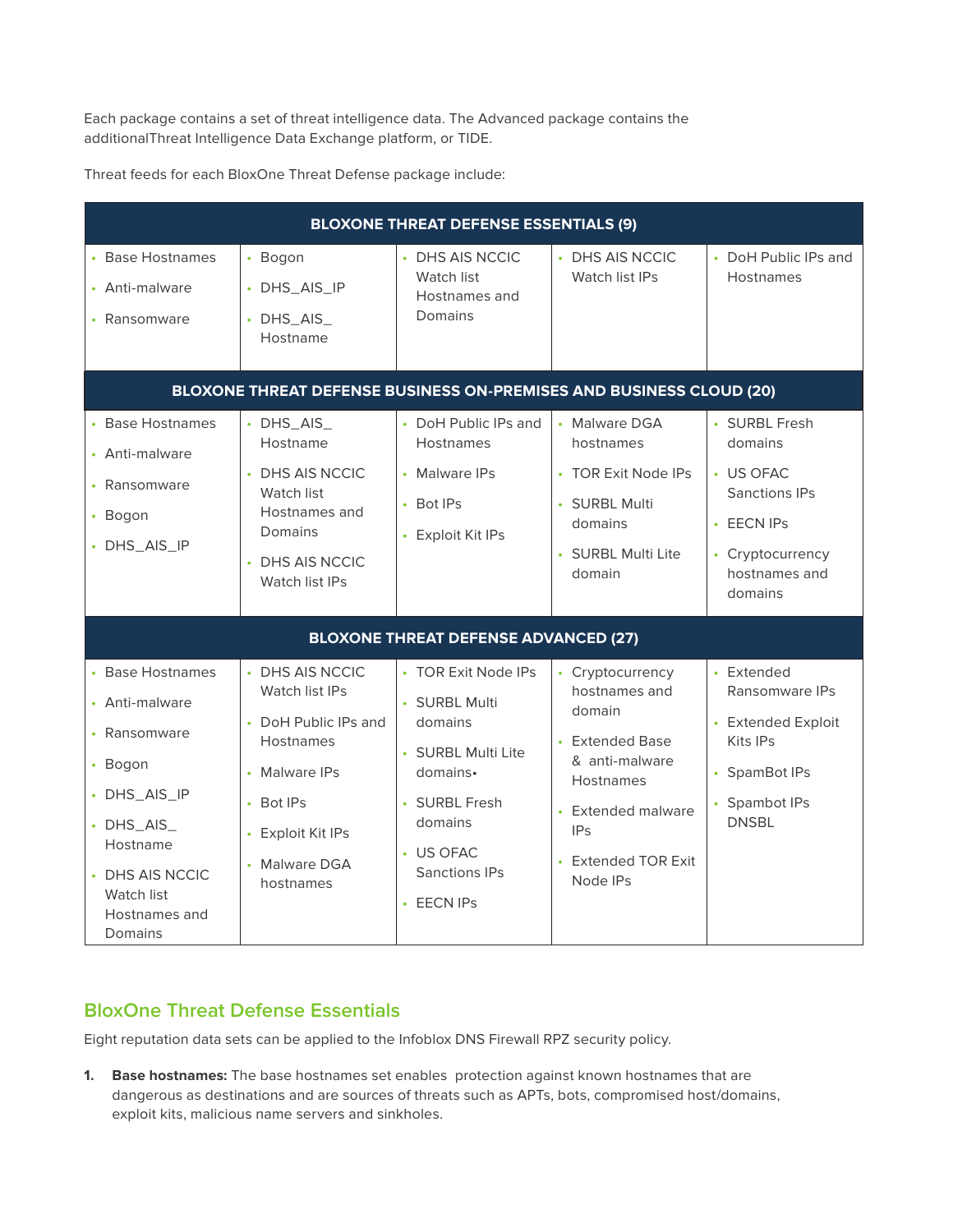- **2. Anti-malware:** This set enables protection against hostnames that contain known malicious threats that can act on or take control of your system, such as malware command and control (C&C), malware download and active phishing sites.
- **3. Ransomware:** The ransomware set enables protection against hostnames that contain malware that restricts access to the computer system that it infects and demands a ransom for removal of the restriction. Some forms of ransomware encrypt files on the system's hard drive. Others some may simply lock the system and display messages intended to coerce the user into paying.
- **4. Bogon:** Bogons are often the source addresses of DDoS attacks. "Bogon" is an informal name for an IP packet on the public Internet that claims to be from an area of the IP address space reserved, but not yet allocated or delegated by the Internet Assigned Numbers Authority (IANA) or a delegated Regional Internet Registry (RIR). The areas of unallocated address space are called "bogon space." Many ISPs and end-user firewalls filter and block bogons because they have no legitimate use, and usually are the result of accidental or malicious misconfiguration.
- **5/6.DHS AIS\_IP and DHS AIS\_Hostname (2 feeds):** The Department of Homeland Security (DHS) Automated Indicator Sharing (AIS) program enables the exchange of cyber threat indicators between the federal government and the private sector. AIS is a part of the DHS's effort to create an ecosystem in which, as soon as a company or federal agency observes an attempted compromise, the indicator is shared with AIS program partners, including Infoblox. IP indicators contained in this feed are not validated by DHS because the emphasis is on velocity and volume. Infoblox does not modify or verify the indicators. However, indicators from the AIS program are classified and normalized by Infoblox to ease consumption.
- **7/8. DHS AIS NCCIC Watch list Hostnames and Domains and DHS AIS NCCIC Watch list IPs (2 feeds):** Indicators contained in these feeds appear on the watch list from the National Cybersecurity and Communications Integration Center (NCCIC) and are not verified or validated by DHS or Infoblox. NCCIC acts as a hub for information-sharing a ctivities among public and private sector partners to build awareness of vulnerabilities, incidents and mitigations.

Data included in these AIS IP, AIS Hostname, DHS AIS NCCIC Watch list Hostnames and Domains and DHS AIS NCCIC Watch list IPs feeds includes AIS data subject to the U.S. DHS Automated Indicator Sharing Terms of Use available: [www.us-cert.gov/ais.](http://www.us-cert.gov/ais) and must be handled in accordance with the Terms of Use. Prior to further distributing the AIS data, you may be required to sign and submit the Terms of Use available at: www.us-cert.gov/ais. Please email [ncciccustomerservice@hq.dhs.gov](mailto:ncciccustomerservice%40hq.dhs.gov?subject=) for additional information.

**9. DoH Public IPs and Hostnames:** This policy-based feed contains Domain names and IPs of 3rd party DoH (DNS over HTTPS) services. Organizations wishing to provide security policy enforcement through DNS may wish to prevent the bypass of DNS security policies through the use of 3rd-party DoH servers.

# **BloxOne Threat Defense Business On-Premises and BloxOne Threat Defense Business Cloud**

BloxOne Threat Defense Business On-Premises and BloxOne Threat Defense Business Cloud offer data sets available with BloxOne Threat Defense Essentials plus additional data sets that can be applied to the security infrastructure, including Infoblox DNS Firewall RPZ policy. It provides a total of 19 feeds. The additional data sets included in BloxOne Threat Defense Business On-Premises and BloxOne Threat Defense Business Cloud are: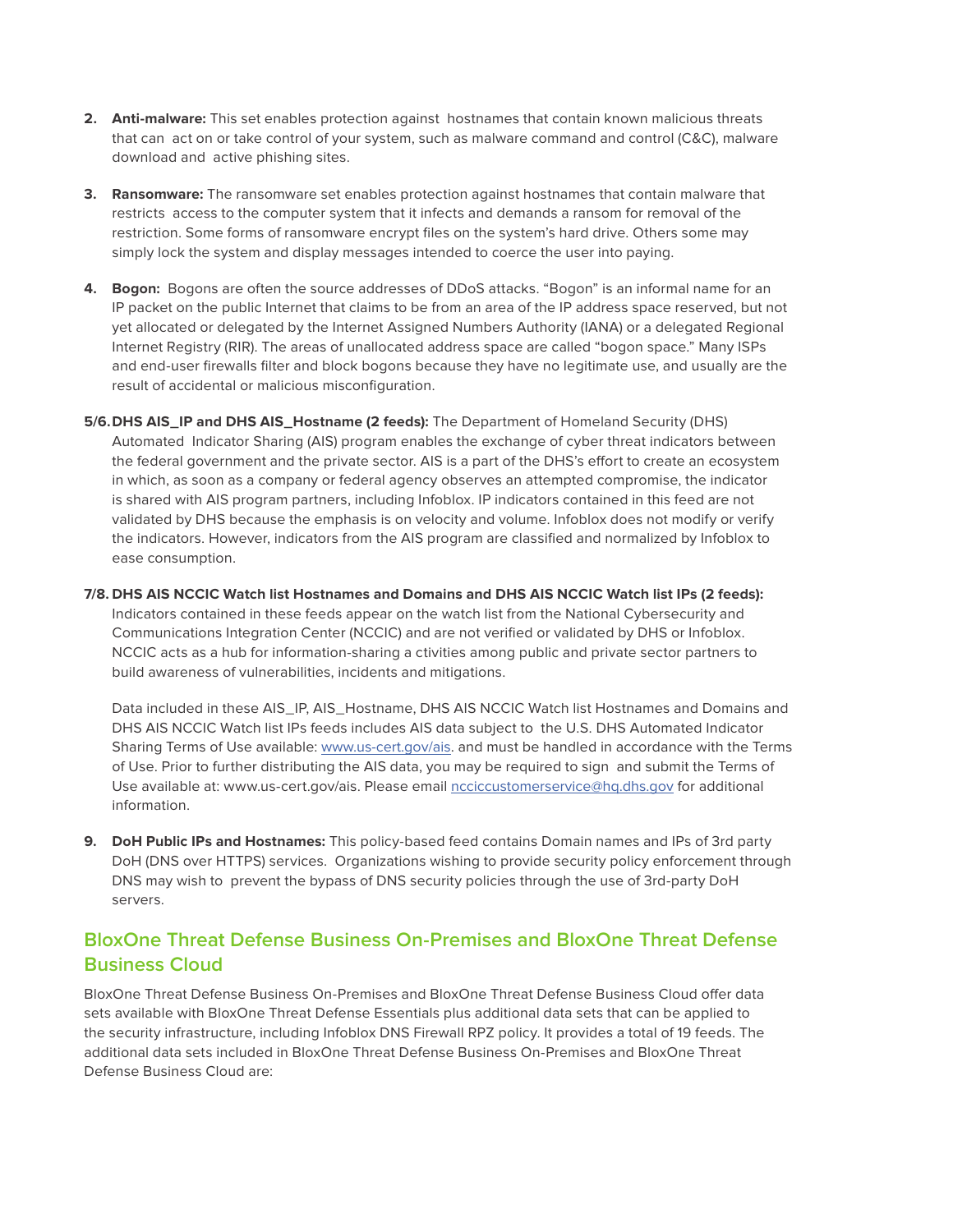- **10. Malware IPs:** The malware IP set enables protection against known malicious or compromised IP addresses. These are known to host threats that can act on or control a system by way of C&C malware downloads and and active phishing sites.
- **11. Bot IPs:** This set enables protection against self-propagating malware designed to infect a host and connect back to a central server or servers that act as a C&C center for an entire network of compromised devices, or "botnet." With a botnet, attackers can launch broad-based, remote-control flood-type attacks against targets. Bots can also log keystrokes, gather passwords, capture and analyze packets, gather financial information, launch DoS attacks, relay spam and open back doors on the infected host.
- **12. Exploit kit IPs:** This set enables protection against distributable packs that contain malicious programs used to execute "drive-by down-load" attacks to infect users with malware. These exploit kits target vulnerabilities in the user's machine (usually due to unpatched versions of Java, Adobe Reader, Adobe Flash, Internet Explorer and other applications) to load malware onto the victim's computer.
- **13. Malware DGA hostnames:** Domain generation algorithms (DGA) appear in various families of malware used to periodically generate many domain names that can act as rendezvous points with their C&C servers. Examples include Ramnit, Conficker and Banjori.
- **14. Tor Exit Node IPs:** Tor Exit Nodes are the gateways where encrypted Tor traffic hits the Internet. This means an exit node can monitor Tor traffic (after it leaves the onion network). The Tor network is designed to make it difficult to determine its traffic's source.
- **15. SURBL Multi domains:** This set of malicious domains includes up-to-date intelligence on active malware, phishing, botnet and spam domains, based on data provided by our partner SURBL.
- **16. SURBL Multi Lite domains:** A subset of SURBL Multi threat feed, Multi Lite is designed to fit on appliances with limitations on the number of threat intelligence entries that they can accommodate. SURBL Multi Lite offers more concise and targeted threat intelligence focusing on only the most current malicious sites. The combined set includes malware, phishing and botnet activity.
- **17. SURBL Fresh domains:** The SURBL Fresh feed deals with newly observed domains (NOD), providing critical, accurate information about when new domains are placed into service. This set of domains can be applied to Infoblox DNS Firewall RPZ security policies (e.g., block, quarantine, walled garden and others) to prevent resolution of new domains, based on the user's defined policies. The set is based on data from our partner SURBL.
- **18. US OFAC Sanctions IPs:** This policy-based feed contains IPs of U.S. sanctioned countries listed by the U.S. Treasury Office of Foreign Assets Control (OFAC), which administers and enforces economic sanctions imposed by the United States against foreign countries. More information is available on the "Sanctions Programs and Country Information" page found here: [www.treasury.gov/resource-center/](http://www.treasury.gov/resource-center/sanctions/Programs/Pages/Programs.aspx) [sanctions/Programs/Pages/Programs.aspx.](http://www.treasury.gov/resource-center/sanctions/Programs/Pages/Programs.aspx)
- **19. EECN IPs:** This policy-based feed contains IPs of countries in Eastern Europe and China that are often sources of cyberattacks seeking intellectual property or other sensitive or classified data, as well as theft of credit card or financial information.
- **20. Cryptocurrency hostnames and domains:** This feed features threats that allow malicious actors to perform illegal and/or fraudulent activities, coinhives that allow site owners to embed cryptocurrency mining software into their webpages to replace normal advertising, cryptojacking that lets site owners mine for cryptocurrency without the owner's consent and cryptocurrency mining pools.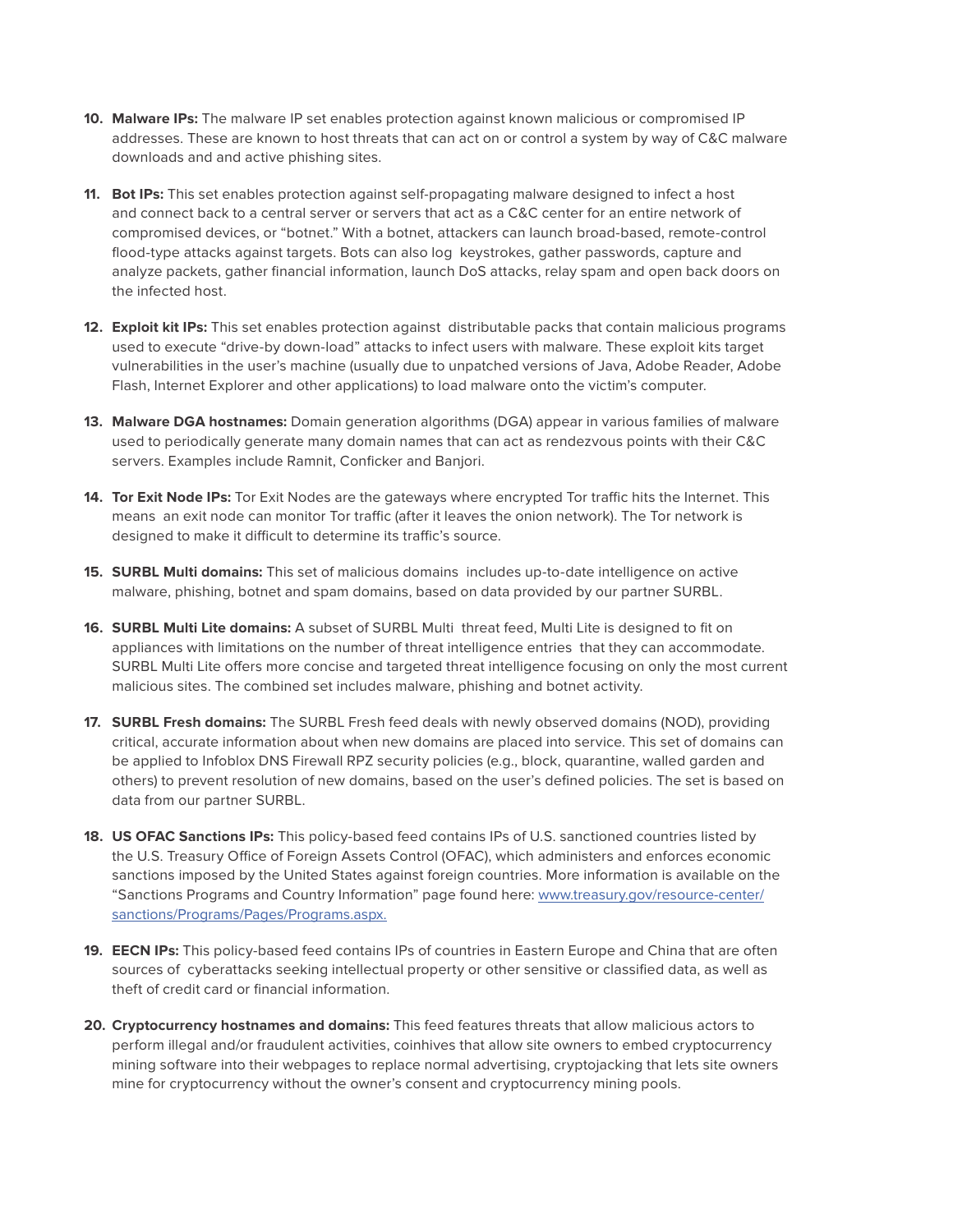# **BloxOne Threat Defense Advanced**

BloxOne Threat Defense (B1TD) Advanced includes all the data feeds described above plus additional data feeds and the TIDE platform. It provides a total of 27 feeds. The additional data sets in BloxOne Threat Defense Advanced include:

**Extended TTL feeds:** These feeds expand the base, anti-malware, ransomware, exploit kits and TOR Exit Node feeds that contain recently expired threats with an extended time-to-live (TTL) applied. The extended TTL feeds increase the reach of protection for a DNS Firewall. However, they may also increase the risk of false positives because indicators may no longer be active.

The Extended TTL feeds are:

- **21. Extended base & anti-malware:** Base and anti-malware hostname feeds combined into a single feed with the extended TTL feeds applied
- **22. Extended malware IPs**
- **23. Extended TOR Exit Node IPs**
- **24. Extended ransomware IPs**
- **25. Extended exploit kit IPs**
- **26. Spambot IPs:** This feed protects against a computer or bot node as part of a botnet seen sending spam. IPs listed are also frequently found with a poor or negative reputation for those addresses.
- **27. Spambot IPs DNSBL:** In DNSBL format, this feed contains IPs of known spam servers. It guards against a computer or bot node as part of a botnet seen sending spam. It can help block incoming spam or potentially malicious emails from known spam sources by feeding into your email platform or appliance.

### **Leveraging Threat Intel Across Entire Security Infrastructure**



Figure 1: TIDE facilitates threat intelligence exchange across the security ecosystem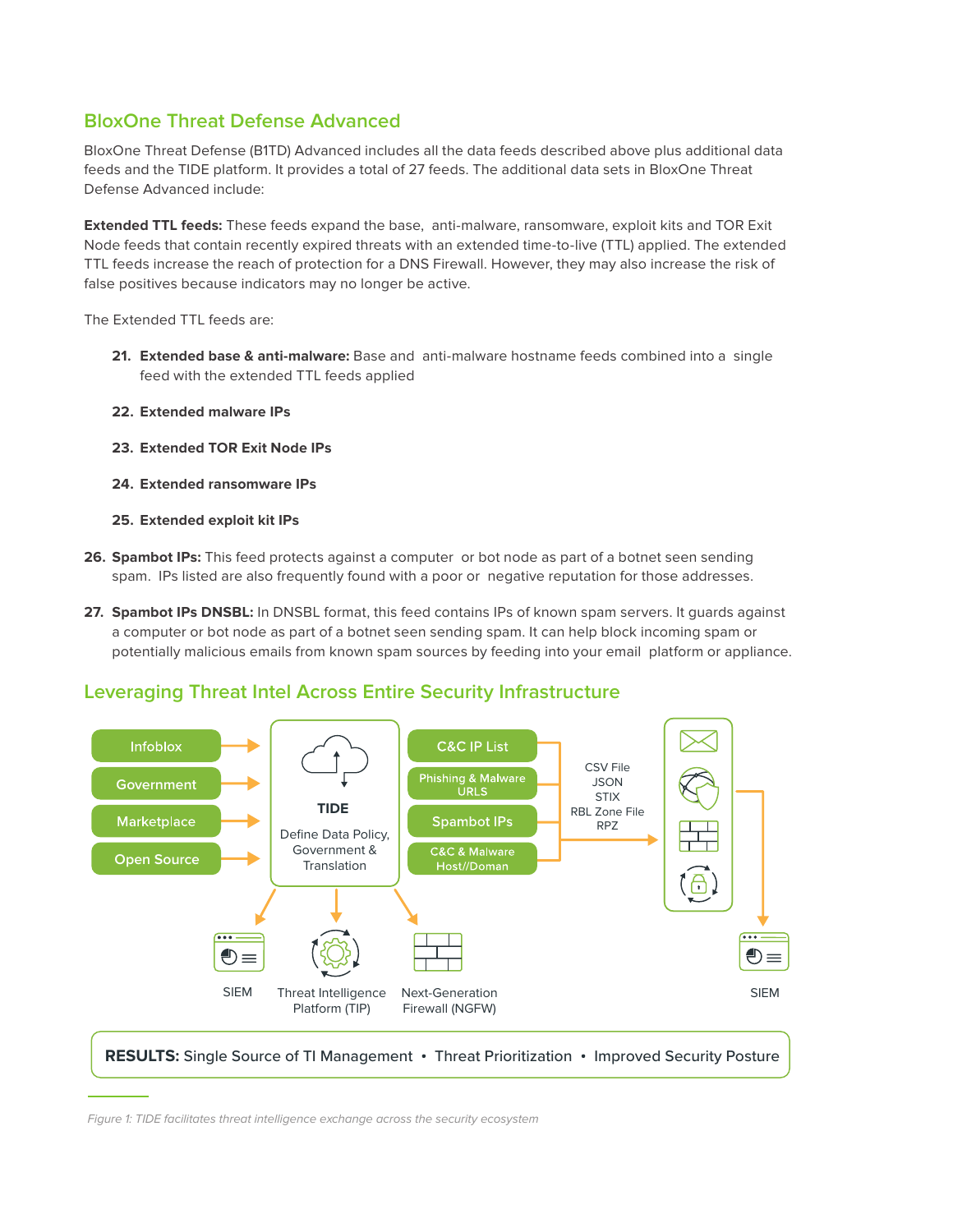#### **TIDE BENEFITS**

- Collects and manages real-time curated threat intelligence from internal and external sources in a single, open and flexible platform
- Enables threat prioritization with context by providing over 300 distinct threat classifications and more than 20 properties, leading to faster threat remediation
- Improves security posture and situational awareness of an organization by sharing the curated threat intelligence data with the security infrastructure
- Prevents malware communications with C&C sites and data exfiltration by providing realtime threat feeds at the DNS control plane

## **Third-party Threat Indicator Feeds Available for BloxOne Threat Defense Advanced**

BloxOne Threat Defense Advanced offers the option to supplement Infoblox threat intelligence with threat data from third-party sources. Many partners have aligned with Infoblox to simplify a customer's onboarding process, offering for purchase additional threat feeds to help improve security while freeing operations and threat intelligence teams to focus on more urgent tasks. The BloxOne Threat Defense Advanced TIDE capability is supported by the following threat feed partners:



**CrowdStrike:** This is a leading provider of next-generation endpoint protection, threat intelligence and services. CrowdStrike Falcon hostname and IP intelligence enables customers to prevent damage from targeted attacks, detect and attribute advanced malware and adversary activity in real time and effortlessly search all endpoints, reducing overall incident response time. Customers must purchase the CrowdStrike feed directly from CrowdStrike, but Infoblox can help to "turn on" the feed in the TIDE platform.

**FireEye iSIGHT Threat Intelligence:** Its IP and hostname cyber threat intelligence equips enterprises with strategic, operational and tactical analysis derived by its global team of experts. A ThreatScape subscription provides the intelligence necessary to align a security program with business risk management goals and to **C**<br>**PIREEYE** proactively defend against new and emerging cyber threats. Although customers to purchase the iSight feed directly from FireEye, Infoblox can help to "turn on" the feed in the TIDE platform.

> In addition, BloxOne Threat Defense Advanced subscribers can leverage the following third-party vendor feeds (requires additional subscription) in RPZ format (at no additional cost) to increase their threat coverage at the DNS control plane:

 $F < R S$ IGHT **SECURITY** 

proofpoint.

**Farsight Security Newly Observed Domains (NOD) Feed:** This feed supplies an incremental layer of defense to combat malware exfiltration, brand abuse and spambased attacks that originate or terminate at newly launched domains.

**Proofpoint Emerging Threats (ET) IP and Domain Reputation Feed:** This feed provides actionable IP and domain reputation entries that are scored based on observations of in-the-wild threat actor behavior and direct observations by Proofpoint's ET Labs. Built upon a proprietary process that leverages one of the world's largest active malware exchanges, victim emulation at massive scale, original detection technology and a global sensor network, Proofpoint ET Intelligence is updated in real time to provide organizations with the actionable intelligence to combat today's emerging threats.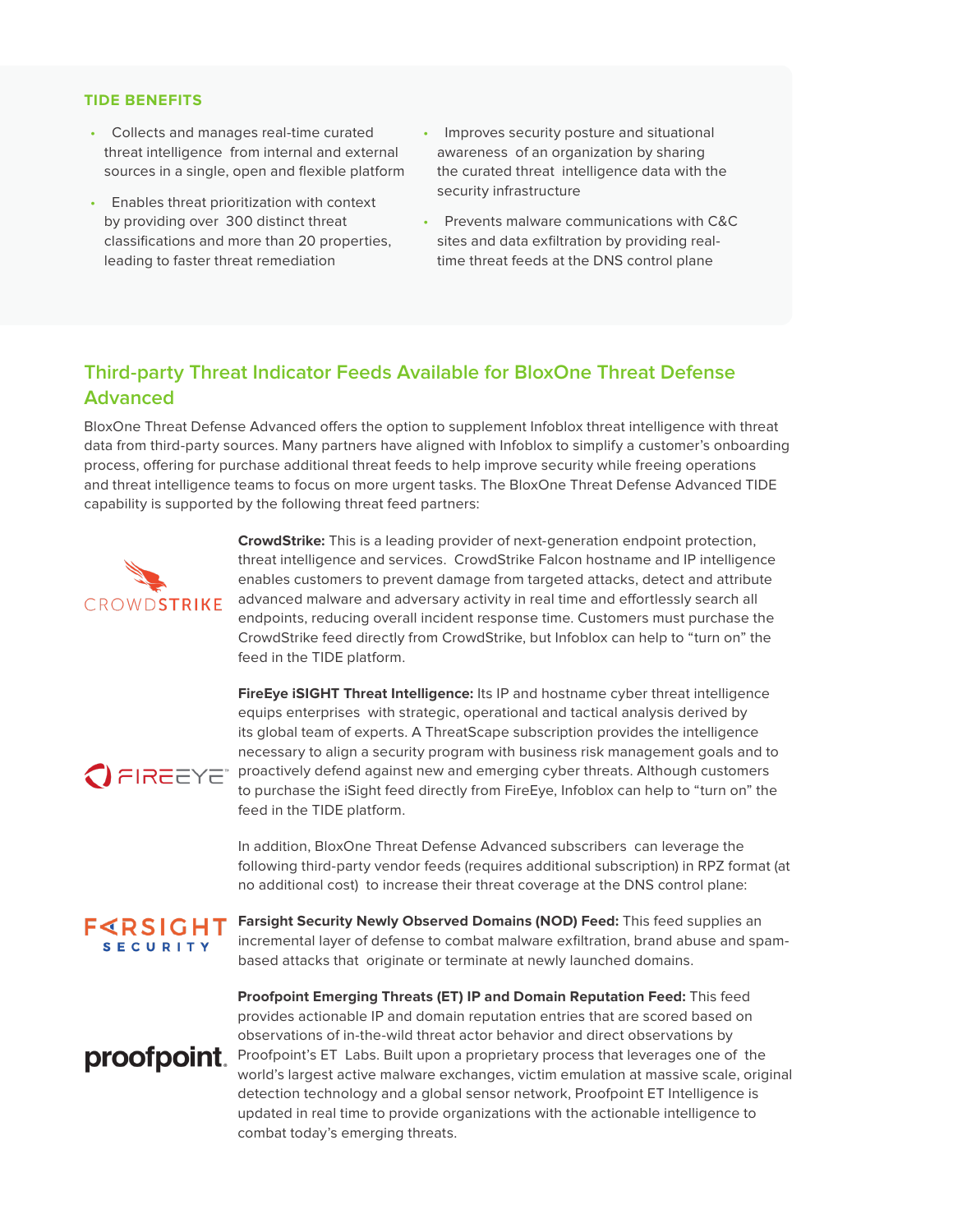# **Infoblox Threat Intelligence Data Exchange (TIDE)**

Protecting your infrastructure must start with the core. Infoblox uses highly accurate machine-readable threat intelligence data via a flexible and open Threat Intelligence Data Exchange (TIDE) platform to aggregate, curate and enable distribution of data across a broad range of infrastructures.

TIDE enables organizations to ease consumption of threat intelligence from various internal and external sources and to effectively defend against and quickly respond to threats.

Infoblox's TIDE is designed to keep security systems such as BloxOne Threat Defense and its cybersecurity ecosystem updated in real time on new and evolving malicious Internet destinations. TIDE uses over 300 distinct classifications and more than 20 properties to help prioritize security responses by providing context and insight on threats.

TIDE provides data based on observed malicious Internet destinations with which devices have attempted to communicate, plus detailed threat information about those endpoints to enable security teams to quickly understand the nature of the threats they are experiencing. The Infoblox Cyber Threat Intelligence (CTI) team reviews the sources of threat intelligence, correlates the data and applies whitelists to significantly minimize false positives. The CTI team originally formed in TIDE 1997 after receiving requests from leading financial institutions for this kind of service.

The CTI team also examines large DNS query and response data sets to uncover new behavioral and heuristic patterns. The team applies Infoblox's deep experience with the DNS protocol in its approach to threat hunting, large-scale spam traps, reverse engineering and passive DNS analysis. The TIDE platform is also a key contributor to the response policy zone (RPZ) marketplace, a community-sourced authoritative database designed to enable more robust DNS security. Reliance on multiple sources in the RPZ provides a broader view of threats and enables more timely, accurate and cleaner data sets.

This comprehensive intelligence of indicators can also be leveraged at the DNS control plane (via automatic updates to its RPZ policy) to enforce policies set by the user to block unwanted IP communications. The threat intelligence is also easily deployable via the Infoblox TIDE platform via an API in various formats (CEF, CSV, XML, STIX and JSON) on security infrastructures, such as next-generation firewalls, email gateways, web proxies, SIEMs and others.

## **Consolidating Policy Enforcement Using Third-party Infrastructure and Infoblox TIDE**

Organizations often use multiple security systems to handle threat intelligence data. Examples include nextgeneration firewalls, web proxies, SIEMs, Network Access Control, vulner-ability management, advanced threat protection and endpoint security. With the BloxOne Threat Defense Advanced bundle, organizations can use TIDE to access all threat intelligence data, regardless of source or system, in one consolidated platform. TIDE incorporates threat data created natively or locally, from third-party sources or generated by third-party infrastructure.

Security teams can readily create custom API feeds by choosing the data type necessary for their security ecosystem (be it a firewall, SIEM or other) such as JSON, STIX, CSV, TSV, CEF, XML or RPZ to quickly remediate threats. TIDE integrates with the following security infrastructure vendors:



**Cisco Threat Intelligence Director:** Infoblox TIDE can distribute curated Infoblox and third-party threat intelligence in STIX format for consumption on Cisco security platforms via the Cisco Threat Intelligence Director. This integration enables security organizations to monitor or block more threats as well as r educe the number of events to review.